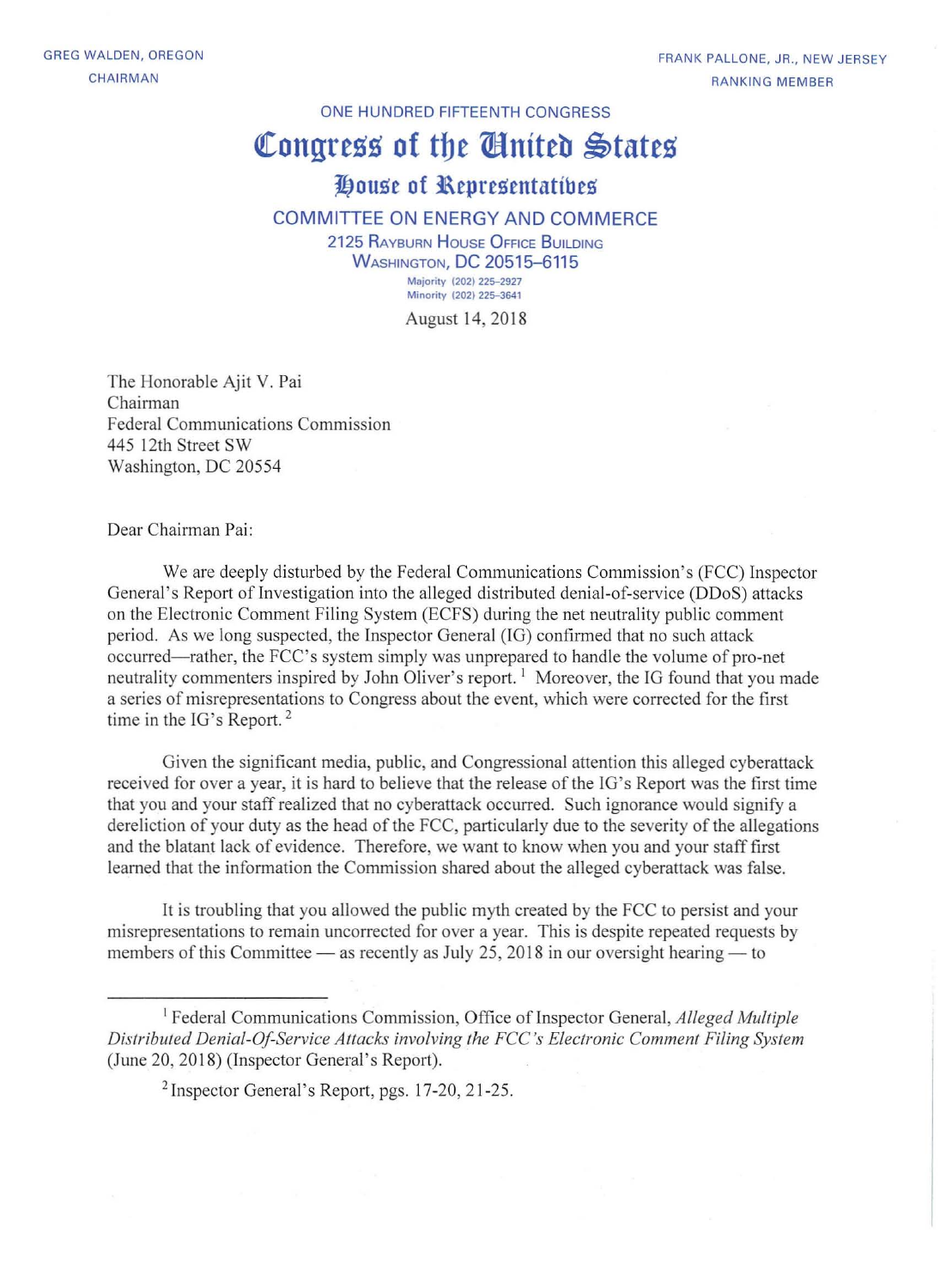The Honorable Ajit V. Pai August 14,2018 Page 2

provide additional information documenting the purported cyberattack.<sup>3</sup> To the extent that you were aware of the misrepresentations prior to the release of the Report and failed to correct them, such actions constitute a wanton disregard for Congress and the American public.

Given the very serious nature of these omissions and misrepresentations, Congress and the public deserve more information. We ask that you answer the following questions:

- I. The FCC's May 8, 2017 press release states that the May 7-8, 2017 ECFS failure was caused by a DDoS attack.<sup>4</sup> After May 8, 2017, when did you first become aware that the May 7-8, 2017 ECFS failure may not have been caused by a DDoS attack?
- 2. The IG's Report documents an exchange between FCC Chief of Staff Matthew Berry and the FCC's then-Chief Information Officer, where Mr. Berry asks for confirmation that the attack was a deliberate attempt to tie up the system and not John Oliver viewers attempting to submit comments.' After May 8, 2017, when did Mr. Berry first become aware that the May 7-8, 2017 ECFS failure may not have been caused by a DDoS attack?
- 3. Why did you not issue a correction of the agency's previous public statements about the incident once you became aware they were inaccurate?
- 4. Why did you not seek to correct your misrepresentations to Congress either publicly or on a confidential basis once you became aware they were inaccurate?
- 5. In your August 6, 2018 statement about the IG's Report, you indicate that on request of the IG's office, you have not publicly discussed the investigation.<sup>6</sup> Did the IG's office specifically ask that you not correct your misrepresentations to Congress? Did the IG's office specifically ask that you not disclose to the public that previous FCC statements alleging a cyberattack were unfounded? Please provide copies of all such written requests and guidance or memorialization of an oral request from the IG's office.

<sup>4</sup> Federal Communications Commission, *FCC CIO Statement on Distributed Denial-of-Service Attacks on FCC Electronic Comment Filing System* (May 8, 2017).

<sup>5</sup> Inspector General's Report at pg. 20.

<sup>6</sup> Federal Communications Commission, *Chairman Pai Statement on Office ofInspector General Report on FCC Comment System* (Aug. 6, 2018).

<sup>3</sup> *See, e.g.* House Committee on Energy and Commerce, *Oversight and Reauthorization of the Federal Communications Commission,* 115th. Cong. (July 25, 2017); House Committee on Energy and Commerce, *Oversight of the Federal Communications Commission*, 115th Cong. (Oct. 25, 2017); House Committee on Energy and Commerce, *Oversight ofthe Federal Communications Commission, 115th Cong. (July 25, 2018); Letter from Reps. Jerry McNerney* and Debbie Dingell, to FCC Chairman Ajit Pai (Dec. 11, 2017).